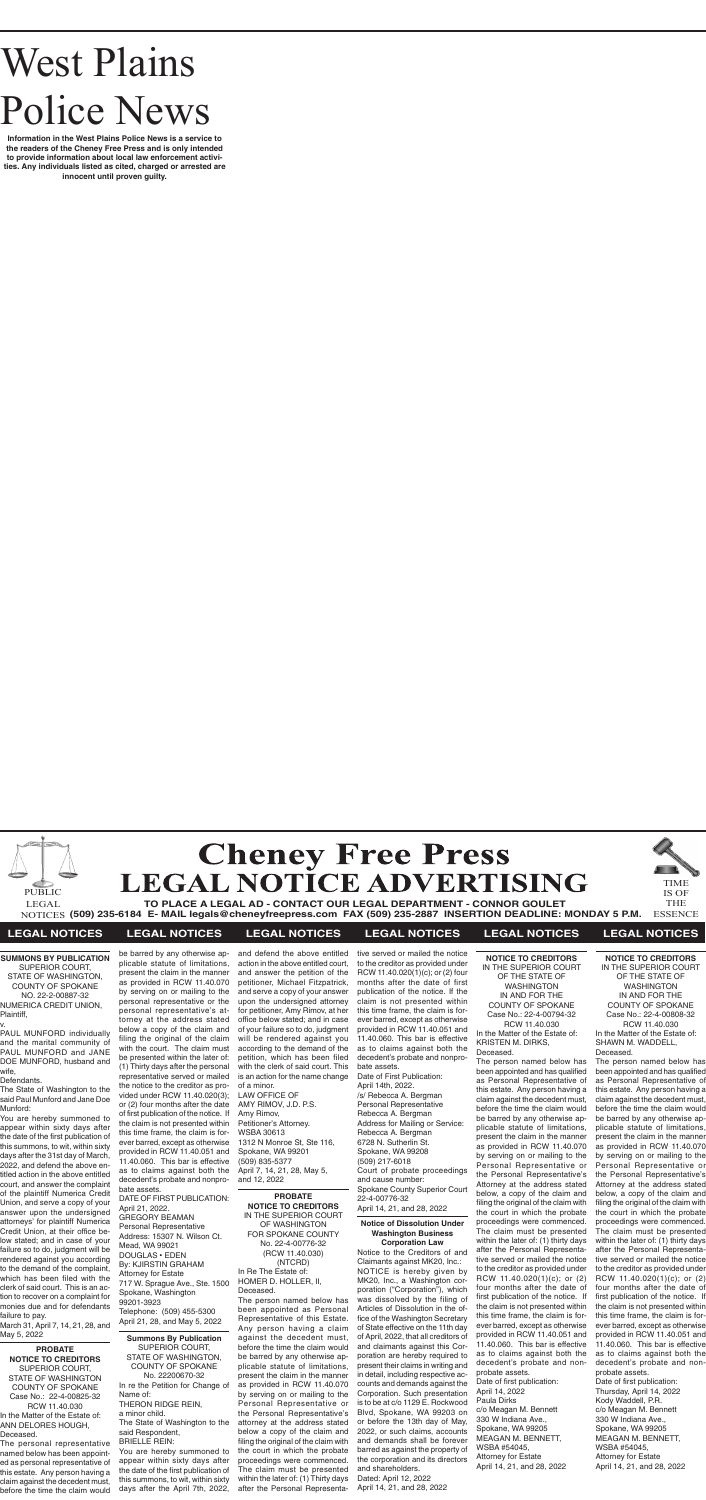#### **SUMMONS BY PUBLICATION** IN THE SUPERIOR COURT OF THE STATE OF WASHINGTON IN AND FOR THE COUNTY OF SPOKANE No. 22-2-00564-32

C&C ENTERPRISES, LLC, a Washington limited liability company, Plaintiff,

vs. BERG FAMILY PARTNERSHIP and ALL OTHER PERSONS OR PARTIES UNKNOWN CLAIM-ING ANY RIGHT, TITLE, ES-TATE, LIEN OR INTEREST IN THE REAL ESTATE DE-SCRIBED IN THE COMPLAINT HEREIN,

Defendants.

The State of Washington to the said: BERG FAMILY PARTNERSHIP;

and ALL OTHER PERSONS OR PARTIES UNKNOWN CLAIM-ING ANY RIGHT, TITLE, ES-TATE, LIEN OR INTEREST IN THE REAL ESTATE DE-SCRIBED IN THE COMPLAINT FILED HEREIN.

You are hereby summoned to appear within sixty days after the date of the first publication of this summons, to wit, within sixty days after the 17th day of March, 2022, and defend the above entitled action in the above entitled court, and answer the Complaint of the Plaintiff, C&C Enterprises, LLC, and serve a copy of your answer upon the undersigned attorneys for Plaintiff, C&C Enterprises, LLC, at their offices below stated; and in case of your failure so to do, judgment will be rendered against you according to the demand of the Complaint, which has been filed with the clerk of said court.

C&C Enterprises, LLC is seeking (1) a judgment declaring that a Deed of Trust dated November 1, 1991, granted by Ralph Berg Jr. and Mary O. Berg, husband and wife, in favor of the Berg Family Partnership, and recorded on January 21, 1992, under Spokane County Auditor's File No. 9201210036, Vol. 1255, Pg. 1707, has been fully satisfied and said Deed of Trust is invalid and no longer encumbers the subject real property, (2) a decree quieting title to the subject real property in C&C Enterprises, LLC, free of any claim of the Berg Family Partnership and all other persons or parties unknown claiming any right, title, estate, lien or interest in the subject real property and the Deed of Trust; and (3) other relief as deemed proper by the Court. Plaintiff's attorneys: Witherspoon Kelley Attn: Shelley N. Ripley 422 W. Riverside, Suite 1100 Spokane, Spokane County, Washington 99201 Tele: (509) 624-5265 Fax: (509) 458-2728 snr@witherspoonkelley.com DATED this 8th day of March, 2022. WITHERSPOON • KELLEY By: /s/ Shelley N. Ripley SHELLEY N. RIPLEY, WSBA No. 28901 Attorneys for Plaintiff

March 17, 24, 31, April 7, 14, and 21, 2022

WASHINGTON IN AND FOR THE COUNTY OF SPOKANE Case No.: 22-4-00747-32 RCW 11.40.030 In the Matter of the Estate of CYNTHIA L. PATTERSON

Deceased. The person named below has been appointed and has qualified as Personal Representative of this estate. Any person having a claim against the decedent must, before the time the claim would be barred by any otherwise applicable statute of limitations, present the claim in the manner as provided in RCW 11.40.070 by serving on or mailing to the Personal Representative or the Personal Representative's Attorney at the address stated below, a copy of the claim and filing the original of the claim with the court in which the probate proceedings were commenced. The claim must be presented within the later of: (1) thirty days after the Personal Representative served or mailed the notice to the creditor as provided under RCW 11.40.020(1)(c); or (2) four months after the date of first publication of the notice. If the claim is not presented within this time frame, the claim is forever barred, except as otherwise provided in RCW 11.40.051 and 11.40.060. This bar is effective as to claims against both the decedent's probate and nonprobate assets. Date of first publication: April 7, 2022 Wendy K. Supanchick c/o Meagan M. Bennett 330 W Indiana Ave., Spokane, WA 99205 MEAGAN M. BENNETT, WSBA #54045 Attorney for Estate April 7, 14, and 21, 2022

**NOTICE TO CREDITORS** IN THE SUPERIOR COURT OF THE STATE OF April 7, 14, and 21, 2022

#### **PROBATE**

**NOTICE TO CREDITORS** SUPERIOR COURT OF WASHINGTON FOR SPOKANE COUNTY CASE NO. 22-4-00628-32

Estate of: ROBERT D. HANSON,

Deceased. PLEASE TAKE NOTICE

The above Court has appointed the undersigned as Administrator of Decedent's estate. Any person having a claim against the Decedent must present the claim: (a) Before the time when the claim would be barred by any applicable statute of limitations, and (b) In the manner provided in RCW 11.40.070: (i) By filing the original of the claim with the foregoing Court and (ii) By serving on or mailing to me at the address below a copy of the claim. The claim must be presented by the later of: (a) Thirty (30) days after I served or mailed this Notice as provided in RCW 11.40.020(1) (c), or (b) Four (4) months after the date of first publication of this Notice. If the claim is not presented within this time period, the claim will be forever barred except as provided in RCW 11.40.051 and 11.40.060. This bar is effective for claims against both the Decedent's probate and non-probate assets. Date of First Publication of this Notice: April 7, 2022 /s/ CYNTHIA D. THERRIAULT, Co-Personal Representative /s/ DEBORAH L. RYAN, Co-Personal Representative c/o Gregory L. Decker, WSBA 9116 DECKER LAW OFFICES 1919 N. 3rd Street, Coeur d'Alene, ID 83814 (509) 924-0303 greg@gregdeckerlaw.com

#### **PROBATE NOTICE TO CREDITORS IN THE SUPERIOR COURT FOR THE STATE OF WASHINGTON IN AND FOR THE COUNTY OF SPOKANE** No. 22-4-00478-32 RCW 11.40.030 In the Matter of the Estate of **DAVID W. WILLIAMS**,

#### Deceased.

The Personal Representative named below has been appointed as Personal Representative of this estate. Any person having a claim against the decedent must, before the time the claim would be barred by any otherwise applicable statute of limitations, present the claim in the manner as provided in RCW 11.40.070 by serving on or mailing to the Personal Representative or the Personal Representative's attorney at the address stated below a copy of the claim and filing the original of the claim with the court in which the probate proceedings were commenced. The claim must be presented within the later of: (1) Thirty days after the Personal Representative served or mailed the notice to the creditor as provided under RCW 11.40.020(1) (c); or (2) four months after the date of first publication of the notice. If the claim is not presented within this time frame, the claim is forever barred, except as otherwise provided in RCW 11.40.051 and 11.40.060. This bar is effective as to claims against both the decedent's probate and nonprobate assets. Date of first publication: April 7, 2022 /s/ Heather McCaslin Heather McCaslin Personal Representative Attorney for Personal Representative: **MICHELLE K. FOSSUM**, WSBA #20249 SAYRE SAYRE & FOSSUM, P.S. Address for Mailing or Service: 201 West North River Drive, Suite 460 Spokane, Washington 99201-2262 (509) 325-7330 April 7, 14, and 21, 2022

### **PROBATE**

**NOTICE TO CREDITORS** SUPERIOR COURT, STATE OF WASHINGTON, COUNTY OF SPOKANE NO. 22-4-00722-32 RCW 11.40.030 In the Matter of the Estate of: WAYNE O. ANDERSEN, Deceased.

The personal representative named below has been appointed as personal representative of this estate. Any person having a claim against the decedent must, before the time the claim would be barred by any otherwise applicable statute of limitations, present the claim in the manner as provided in RCW 11.40.070 by serving on or mailing to the personal representative or the personal representative's attorney at the address stated below a copy of the claim and filing the original of the claim with the court. The claim must be presented within the later of: (1) Thirty days after the personal representative served or mailed the notice to the creditor as provided under RCW 11.40.020(3); or (2) four months after the date of first publication of the notice. If the claim is not presented within this time frame, the claim is forever barred, except as otherwise provided in RCW 11.40.051 and 11.40.060. This bar is effective as to claims against both the decedent's probate and nonprobate assets. DATE OF FIRST PUBLICATION: April 7, 2022. DAVID ANDERSEN Personal Representative Address: 3850 N. Blalock Dr. Coeur D'Alene, ID 83815 DOUGLAS • EDEN By: DAVID ANDERSEN Attorney for Estate 717 W. Sprague Ave., Ste. 1500 Spokane, Washington 99201-3923 Telephone: (509) 455-5300 April 7, 14, and 21, 2022

**NOTICE TO CREDITORS** SUPERIOR COURT OF WASHINGTON COUNTY OF SPOKANE Case No. 22-4-00725-32 RCW 11.40.010

In re the Estate of: JAMES R. MCCARTHY, Deceased.

James P. Spurgetis has been appointed as Administrator of this estate. Any person having a claim against the decedent must, before the time the claim would be barred by any otherwise applicable statute of limitations, present the claim in the manner as provided in RCW 11.40.070 by serving on or mailing to the Administrator or the Administrator's attorney at the address stated below a copy of the claim and filing the original of the claim with the court in which the probate proceedings were commenced. The claim must be presented within the later of: (1) Thirty days after the Administrator served or mailed the notice to the creditor as provided under RCW 11.40.020(1)(c); or (2) four months after the date of first publication of the notice. If the claim is not presented within this time frame, the claim is forever barred, except as otherwise provided in RCW 11.40.051 and 11.40.060. This bar is effective as to claims against both the decedent's probate and nonprobate assets. Date of First Publication: April 7, 2022 Administrator:

James P. Spurgetis Address for Mailing or Service: 422 W. Riverside Ave., Suite 620 Spokane, WA 99201-0308 Dated this 1st day of April 2022. /s/ James P. Spurgetis JAMES P. SPURGETIS, WSBA #7949 Administrator JAMES P. SPURGETIS, P.S. Attorney at Law 422 W. Riverside Ave., Suite. 620 Spokane, WA 99201 Telephone: (509) 444-5141 Facsimile: (509) 444-5143 April 7, 14, and 21, 2022

**NOTICE TO CREDITORS** SUPERIOR COURT, STATE OF WASHINGTON, SPOKANE COUNTY No. 22-4-00749-32 (RCW 11.40.030) In the Matter of the Estate of: GRACE PESTERFIELD, Decedent.

The Personal Representative named below has been appointed as Personal Representative of this estate. Any person having a claim against the decedent that arose before the decedent's death must, before the time the claim would be barred by any otherwise applicable statute of limitations, present the claim in the manner as provided in RCW 11.40.070 by serving on or mailing to the Personal Representative or the personal representative's attorney at the address stated below a copy of the claim and filing the original of the claim with the Court. The claim must be presented within the later of: (a) Thirty days after the personal representative served or mailed the notice to the creditor as provided under RCW 11.40.020; or (b) four months after the date of first publication of the notice. If the claim is not presented within this time frame, the claim will be forever barred,

#### **PROBATE NOTICE TO CREDITORS** IN THE SUPERIOR COURT OF WASHINGTON FOR SPOKANE COUNTY No. 22-4-00776-32 (RCW 11.40.030) (NTCRD)

In Re The Estate of: HOMER D. HOLLER, II, Deceased.

The person named below has been appointed as Personal Representative of this Estate. Any person having a claim against the decedent must, before the time the claim would be barred by any otherwise applicable statute of limitations, present the claim in the manner as provided in RCW 11.40.070 by serving on or mailing to the Personal Representative or the Personal Representative's attorney at the address stated below a copy of the claim and filing the original of the claim with the court in which the probate proceedings were commenced. The claim must be presented within the later of: (1) Thirty days after the Personal Representative served or mailed the notice to the creditor as provided under RCW 11.40.020(1)(c); or (2) four months after the date of first

#### **PROBATE**

**NOTICE TO CREDITORS IN THE SUPERIOR COURT FOR THE STATE OF WASHINGTON IN AND FOR THE COUNTY OF SPOKANE** No. 22-4-006651-32 RCW 11.40.030 In the Matter of the Estate of **GENEVIEVE H. DEPAOLO**,

Deceased. The Personal Representative named below has been appointed as Personal Representative of this estate. Any person having a claim against the decedent must, before the time the claim would be barred by any otherwise applicable statute of limitations, present the claim in the manner as provided in RCW 11.40.070 by serving on or mailing to the Personal Representative or the Personal Representative's attorney at the address stated below a copy of the claim and filing the original of the claim with the court in which the probate proceedings were commenced. The claim must be presented within the later of: (1) Thirty days after the Personal Representative served or mailed the notice to the creditor as provided under RCW 11.40.020(1) (c); or (2) four months after the date of first publication of the notice. If the claim is not presented within this time frame, the claim is forever barred, except as otherwise provided in RCW 11.40.051 and 11.40.060. This bar is effective as to claims against both the decedent's probate and nonprobate assets. Date of first publication: April 7, 2022 /s/ Jane B. DePaolo Jane B. DePaolo Personal Representative Attorney for Personal Representative: **MICHELLE K. FOSSUM**, WSBA #20249 SAYRE SAYRE & FOSSUM, P.S. Address for Mailing or Service: 201 West North River Drive, Suite 460 Spokane, Washington 99201-2262 (509) 325-7330 April 7, 14, and 21, 2022

**PROBATE NOTICE TO CREDITORS** SUPERIOR COURT OF WASHINGTON IN AND FOR

SPOKANE COUNTY NO. 22-4-00661-32 RCW 11.40.030 In the Matter of the Estate of: NEIL A. FELGENHAUER,

Deceased.

The Personal Representatives named below have been appointed as Co-Personal Representatives of this estate. Any person having a claim against the deceased must, before the time the claim would be barred by any otherwise applicable statute of limitations, present the claim in the manner as provided in RCW 11.40.070 by serving on or mailing to the Personal Representatives or the Personal Representatives' attorney at the address stated below, a copy of the claim, and filing the original of the claim with the Court in which the probate proceedings were commenced. The claim must be presented within the later of: (1) thirty days after the Personal Representative served or mailed the notice to the creditor as provided under RCW 11.40.020(1) (c); OR (2) four months after the date of first publication of the notice. If the claim is not presented within this time frame, the claim is forever barred, except as otherwise provided in RCW 11.40.051 and 11.40.060. This bar is effective as to claims against both Decedent's probate and nonprobate assets. DATE OF FIRST PUBLICATION: April 7, 2022. CO-PERSONAL REPRESENTATIVES: TYLER N. FELGENHAUER GRANT P. FELGENHAUER ATTORNEYS FOR PERSONAL REPRESENTATIVE LUKINS & ANNIS, P.S. By: DAVID P. WEBSTER WSBA #41047 ADDRESS FOR MAILING OR SERVICE DAVID P. WEBSTER Lukins & Annis, P.S. 717 W. Sprague Ave., Suite 1600 Spokane, WA 99201-0466 COURT OF PROBATE PROCEEDINGS AND CAUSE NUMBER: Superior Court, Spokane County, Washington Cause No. 22-4-00661-32 April 7, 14, and 21, 2022

**NOTICE TO CREDITORS** IN THE SUPERIOR COURT OF THE STATE OF WASHINGTON IN AND FOR THE COUNTY OF SPOKANE NO: 22-4-00687-32

In the Matter of the Estate of KATHRYN M. GOTTBREHT, Deceased.

NOTICE IS HEREBY GIVEN that MARC V. GOTTBREHT has been appointed and has qualified as Personal Representative of the Estate of the above-named Decedent. Any person having a claim against the Decedent must present the claim in the manner as provided in RCW 11.40.070 by serving or mailing to the Personal Representative or the Personal Representative's attorney of record at the address stated below a copy of the claim and must file the original copy of the claim with the Court. The claim must be presented within the later of (1) Thirty days after the Personal Representative served or mailed the notice to the creditor as provided under RCW 11.40.020(1)(c); or (2) four months after the date of first publication of the notice. If the claim is not presented within this timeframe, the claim is forever barred, except as otherwise provided in RCW 11.40.051 and 11.40.060. This bar is effective as to claims against both the Decedent's probate and nonprobate assets. DATE OF FILING COPY

OF NOTICE OF CREDITORS: April 4, 2022 DATE OF FIRST PUBLICATION: April 7, 2022 DATED this 4th day of April, 2022. /s/ Marc V. Gottbreht MARC V. GOTTBREHT, Personal Representative Presented by: GONZAGA LAW SCHOOL CLINICAL LEGAL PROGRAMS /s/ Genevieve Mann Genevieve Mann, WSBA #34968 Attorney for Personal **Representative** Address for Mailing or Service: 721 North Cincinnati Street P.O. Box 3528 Spokane, Washington 99220-3528 April 7, 14, and 21, 2022

#### **PROBATE NOTICE TO CREDITORS** SUPERIOR COURT, STATE OF WASHINGTON, COUNTY OF SPOKANE NO. 22-4-00723-32 RCW 11.40.030

In the Matter of the Estate of: SHIRLEY J. ANDERSEN, Deceased.

The personal representative named below has been appointed as personal representative of this estate. Any person having a claim against the decedent must, before the time the claim would be barred by any otherwise applicable statute of limitations, present the claim in the manner as provided in RCW 11.40.070 by serving on or mailing to the personal representative or the personal representative's attorney at the address stated below a copy of the claim and filing the original of the claim with the court. The claim must be presented within the later of: (1) Thirty days after the personal representative served or mailed the notice to the creditor as provided under RCW 11.40.020(3); or (2) four months after the date of first publication of the notice. If the claim is not presented within this time frame, the claim is forever barred, except as otherwise provided in RCW 11.40.051 and 11.40.060. This bar is effective as to claims against both the decedent's probate and nonprobate assets.

DATE OF FIRST PUBLICATION: April 7, 2022. DAVID ANDERSEN Personal Representative Address: 3850 N. Blalock Dr. Coeur D'Alene, ID 83815 DOUGLAS • EDEN By: DAVID ANDERSEN Attorney for Estate 717 W. Sprague Ave., Ste. 1500 Spokane, Washington 99201-3923 Telephone: (509) 455-5300 April 7, 14, and 21, 2022

#### **NOTICE TO CREDITORS** IN THE SUPERIOR COURT OF THE STATE OF WASHINGTON IN AND FOR THE COUNTY OF SPOKANE NO. 22-4-00641-32

In the Matter of the Estate of: ANNE THRELFALL, Deceased.

The Personal Representative named below has been appointed and has qualified to serve as the Personal Representative of this estate. Any person having a claim against the decedent must, before the time the claim would be barred by any otherwise applicable statute of limitations, present the claim in the manner as provided in R.C.W. 11.40.070 by serving on or mailing to the Personal Representative or to the Personal Representative's attorney at the addresses stated below a copy of the claim and filing the original of the claim with the court. The claim must be presented within the later of: (1) thirty (30) days after the Personal Representative served or mailed the notice to the creditor as provided under R.C.W. 11.40.020(1) (c.); or (2) four (4) months after the date of the first publication of the notice. If the claim is not presented within this time frame, the claim is forever barred, except as otherwise provided in R.C.W. 11.40.051 or R.C.W 11.40.060. This bar is effective as to claims against both the probate assets and non-probate

assets of the decedent. /s/ Matthew J. Felgenhauer Matthew J. Felgenhauer, Personal Representative 6213 S. Thor Ct. Spokane, WA 99223 JOHN K. WEIGAND, P.S. By: /s/ John K. Weigand John K. Weigand WSBA No. 17356 Attorney for the Estate 1403 S. Grand Blvd., Suite 203-N Spokane, Washington 99203 (509) 838-1459 April 7, 14, and 21, 2022

**PROBATE NOTICE TO CREDITORS** SUPERIOR COURT, STATE OF WASHINGTON, COUNTY OF SPOKANE NO. 22-4-00754-32 RCW 11.40.030 In the Matter of the Estate of: NORMA FLETCHER, Deceased.

The personal representative named below has been appointed as personal representative of this estate. Any person having a claim against the decedent must, before the time the claim would be barred by any otherwise applicable statute of limitations, present the claim in the manner as provided in RCW 11.40.070 by serving on or mailing to the personal representative or the personal representative's attorney at the address stated below a copy of the claim and filing the original of the claim with the court. The claim must be presented within the later of: (1) Thirty days after the personal representative served or mailed the notice to the creditor as provided under RCW 11.40.020(3); or (2) four months after the date of first publication of the notice. If the claim is not presented within this time frame, the claim is forever barred, except as otherwise provided in RCW 11.40.051 and 11.40.060. This bar is effective as to claims against both the decedent's probate and nonprobate assets.

DATE OF FIRST PUBLICATION: April 7, 2022. BRENT T. STANYER Personal Representative Address: 717 W. Sprague Ave., Ste. 1500 Spokane, WA 99201 DOUGLAS • EDEN By: BRENT T. STANYER Attorney for Estate 717 W. Sprague Ave., Ste. 1500 Spokane, Washington 99201-3923 Telephone: (509) 455-5300 April 7, 14, and 21, 2022

> Notice to Creditors of Dissolution of Action Medical, Inc. Please be advised that the Action Medical, Inc. has been dissolved as of December 31, 2021. All claims against the assets of the corporation must be made in writing and include the claim amount, basis for claim, and origination date. Claims against the dissolved corporation may be barred in accordance with RCW Chapter 23B.14 if not timely asserted. All claims must be sent to Brenda Knodel, 6551 Oak Ridge Court, Royse City, Texas 75189. Dated: April 6, 2022 By: William C. Lenz, Attorney for Action Medical, Inc. April 14, 21, and 28, 2022

except as otherwise provided in RCW 11.40.051 and 11.40.060. This bar is effective as to claims against both the decedent's probate and nonprobate assets. Date of First Publication: April 14, 2022 Personal Representative: KATRINA HOLTZMAN Attorney for Personal Representative: CAROL J. HUNTER Address for Mailing or Service: Hunter Elder Law, PLLC 2208 West Second Avenue Spokane, WA 99201-5417 (509) 747-0101 April 14, 21, and 28, 2022

publication of the notice. If the claim is not presented within this time frame, the claim is forever barred, except as otherwise provided in RCW 11.40.051 and 11.40.060. This bar is effective as to claims against both the decedent's probate and nonprobate assets. Date of First Publication: April 14th, 2022. /s/ Rebecca A. Bergman Personal Representative Rebecca A. Bergman Address for Mailing or Service: Rebecca A. Bergman 6728 N. Sutherlin St. Spokane, WA 99208

(509) 217-6018 Court of probate proceedings and cause number: Spokane County Superior Court

22-4-00776-32 April 14, 21, and 28, 2022

#### **PUBLIC NOTICE** LEGAL NOTICE INVITATION TO BID CITY OF CHENEY POLICE DEPARTMENT

The City of Cheney Police Department will accept sealed bids for the purchase of new police vehicles.

Sealed bids must be submitted to the office of the City Clerk, 609 Second Street, Cheney, WA 99004, before 3:00 p.m., Thursday, May 5, 2022. The outside of the envelope should be clearly marked: "Sealed Bid" and "Invitation to Bid # CPD 22-001 Police Vehicles." The sealed bid must be submitted to the office of the City Clerk, 609 Second Street, Cheney WA 99004.

Specifications and conditions may be obtained from the City of Cheney website: www.cityofcheney.org or by contacting Captain Nate Conley at (509) 343-9809, or email at nconley@ cityofcheney.org April 21, and 28, 2022

## **TO PLACE FREE AUTO ADS** CALL 235-6184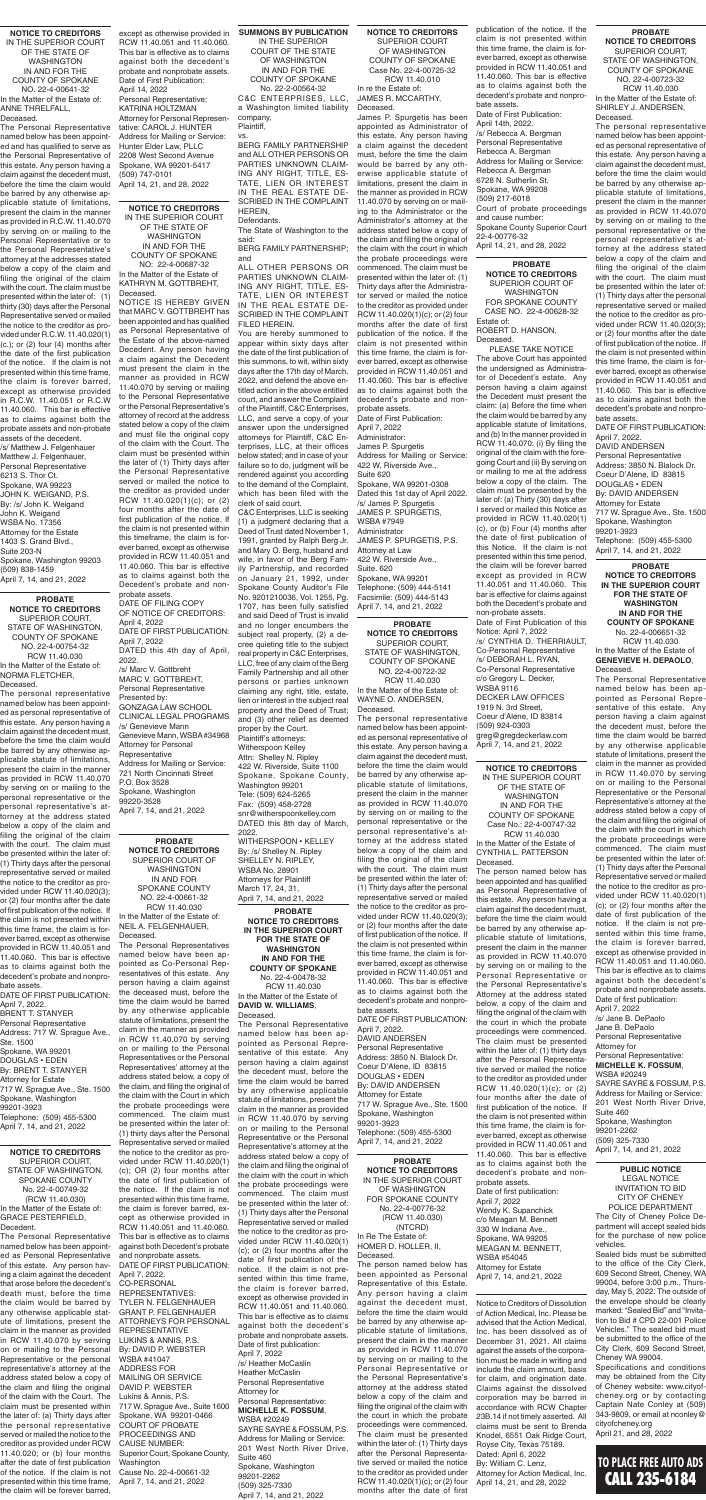# **FOR LEGAL ADVERTISEMENTS CALL 235-6184**

EQUICREDIT MORTGAGE LOAN COMPANY, A Corporation, EQUICREDIT CORPORA-TION OF AMERICA, A Corporation, MORTGAGE ELECTRON-IC REGISTRATION SYSTEMS, INC., A Corporation, SN COM-MERCIAL, LLC An Alaska Limited Liability Company, WELLS FARGO FOOTHILL, INC., A Corporation, All Persons Claiming Any Legal or Equitable Right,

#### **SUMMONS BY PUBLICATION** SUPERIOR COURT, STATE OF WASHINGTON, COUNTY OF SPOKANE No. 22-2-00470-32 JESSIE J. GORDON AND KELLEY S. GORDON, husband and wife, Plaintiffs, v.

**PROBATE NOTICE TO CREDITORS** IN THE SUPERIOR COURT OF THE STATE OF WASHINGTON IN AND FOR THE COUNTY OF SPOKANE NO. 22-4-00476-32 RCW 11.40.030 In Re the Estate of LLOYD L. BONENKO, JR., Deceased.

The Personal Representative named below has been appointed as Personal Representative of this estate. Any person having a claim against the decedent must, before the time the claim would be barred by any otherwise applicable statute of limitations, present the claim in the manner as provided in RCW 11.40.070 by serving on or mailing to the Personal Representative or the Personal Representative's attorney at the address stated below a copy of the claim and filing the original of the claim with the court in which the probate proceedings were commenced. The claim must be presented within the later of: (1) Thirty days after the Personal Representative served or mailed the notice to the creditor as provided under RCW 11.40.020(1) (c); or (2) four months after the date of first publication of the notice. If the claim is not presented within this time frame, the claim is forever barred, except as otherwise provided in RCW 11.40.051 and 11.40.060. **NOTICE BY PUBLICATION** SUPERIOR COURT, SPOKANE COUNTY, WASHINGTON Case No.: 22-4-00580-32 (RCW 4.28.110 and RCW11.68.041)

In the Matter of the Estate of: KENNETH S. WESTON, Deceased.

The State of Washington to the Unknown Heirs of the Estate of KENNETH S. WESTON: ROBERT O. JONES has petitioned the Superior Court of the State of Washington for Spokane County, for the entry of an order granting nonintervention powers and a hearing on that petition will be held on the 18th day of May 2022 at 10:45 o'clock a.m. Ex Parte Court Room #202.

The petition for an order granting nonintervention powers has been filed with the court;

Following the entry by the court of an order granting nonintervention powers, the personal representative is entitled to administer and close the decedent's estate without further court intervention or supervision; and

A person entitled to notice has the right to appear at the time of the hearing on the petition for an order granting nonintervention powers and to object to the granting of nonintervention powers to the personal representative. DATED this 14 day of March 2022.

NELSON & ASSOCIATES, PLLC TROY NELSON, WSBA #27274 Attorney for Petitioner, Robert O. Jones 103 E. Indiana Ave. Suite A. Spokane, WA 99207 County of Spokane, State of Washington March 17, 24, 31, April 7, 14, and 21, 2022

#### **PROBATE**

**NOTICE TO CREDITORS** SUPERIOR COURT OF THE STATE OF WASHINGTON FOR SPOKANE COUNTY No. 22-4-00551-32 (RCW11.40.030) Estate of

DON SCOTT SPENCE, Deceased.

The person named below has been appointed as Personal Representative of this Estate. Any person having a claim against the decedent must, before the time the claim would be barred by any otherwise applicable statute of limitations, present the claim in the manner as provided in RCW 11.40.070 by serving on or mailing to the Personal Representative or the Personal Representative's attorney at the address stated below a copy of the claim and filing the original of the claim with the court in which the probate proceedings were commenced. The claim must be presented within the later of: (1) Thirty days after the Personal Representative served or mailed the notice to the creditor as provided under RCW 11.40.020(1)(c); or (2) four months after the date of first publication of the notice. If the claim is not presented within this time frame, the claim is forever barred, except as otherwise provided in RCW 11.40.051 and 11.40.060. This bar is effective as to claims against both the decedent's probate and nonpro-

bate assets. Date of First Publication: April 7, 2022 Personal Representative: TYLER S. SPENCE 357 W Nebraska Ave, Spokane, WA 99205. 509-688-4638 April 7, 14, and 21, 2022

> **AMENDED PROBATE NOTICE TO CREDITORS** SUPERIOR COURT, SPOKANE COUNTY, WASHINGTON Case No.: 22-4-00521-32

In the Matter of the Estate of: ELIZABETH M. BROADSWORD, Deceased.

The personal representative named below has been appointed as personal representative of this estate. Any person having a claim against the decedent must, before the time the claim would be barred by any otherwise ap-

plicable statute of limitations, present the claim in the manner provided in RCW 11.40.070 by serving on or mailing to the personal representative or the personal representative's attorney at the address stated below, a copy of the claim and filing the original claim with the court in which the probate proceedings were commenced. The claim must be presented within the later of (1) Thirty (30) days after the personal representative served or mailed the notice to the creditor as provided under RCW 11.40.020(1)(c); or (2) four months after the date of first publication of the notice. If the claim is not presented within this time frame, the claim is forever barred, except as otherwise provided in RCW 11.40.051 and 11.40.060. This bar is effective as to claims against both the decedent's probate and nonprobate assets.

DATE OF FIRST PUBLICATION: April 7, 2022

PERSONAL REPRESENTA-TIVE: Teresa A. Broadsword ATTORNEY FOR THE PER-SONAL REPRESENTATIVE: Joshua P. Grewe, WSBA #53653 ADDRESS FOR MAILING OR SERVICE: 103 E. Indiana Ave., Ste. A Spokane, WA 99207 COURT OF PROBATE PROCEEDINGS Spokane County Superior April 7, 14, and 21, 2022

**NOTICE TO CREDITORS** IN THE SUPERIOR COURT OF THE STATE OF WASHINGTON IN AND FOR THE COUNTY OF SPOKANE NO. 22400642-32 In the Matter of the Estate of: ROBERT K. HEDLUND,

Deceased. The Personal Representative named below has been appointed and has qualified to serve as the Personal Representative of this estate. Any person having a claim against the decedent must, before the time the claim would be barred by any otherwise applicable statute of limitations, present the claim in the manner as provided in R.C.W. 11.40.070 by serving on or mailing to the Personal Representative or to the Personal Representative's attorney at the addresses stated below a copy of the claim and filing the original of the claim with the court. The claim must be presented within the later of: (1) thirty (30) days after the Personal Representative served or mailed the notice to the creditor as provided under R.C.W. 11.40.020(1) c); or (2) four (4) months after the date of the first publication of the notice. If the claim is not presented within this time frame, the

claim is forever barred, except as otherwise provided in R.C.W. 11.40.051 or R.C.W 11.40.060. This bar is effective as to claims against both the probate assets and non-probate assets of the decedent.

/s/ Sara S. Hedlund Sara S. Hedlund, Personal Representative 3226 S. Division St. Spokane, WA 99203 JOHN K. WEIGAND, P.S. By: /s/ John K. Weigand John K. Weigand WSBA No. 17356 Attorney for the Estate 1403 S. Grand Blvd., Suite 203N Spokane, Washington 99203 (509) 838-1459 April 7, 14, and 21, 2022

This bar is effective as to claims Title, Estate, Lien, or Interest in) against both the decedent's probate and nonprobate assets. DATE OF FIRST PUBLICATION: April 14, 2022

PERSONAL REPRESENTA-TIVE: TRUDY G. LANGSTON ADDRESS FOR MAILING OR SERVICE: 905 S MONROE ST, SPOKANE, WA 99204 Attorney for

Personal Representative: Megan M. Lewis, WSBA #38916 Megan Lewis Law, PLLC, 905 S Monroe St, Spokane, WA 99204 Court of probate proceedings and cause number: Spokane County Superior Court,

Cause No. 22-4-00476-32 April 14, 21, and 28, 2022 the Property Described in the Complaint Adverse to Plaintiff's Title, or Any Cloud on Plaintiff's Title Thereto and JOHN/JANE DOES 1 – 5 inclusive,

#### **Defendants**

The State of Washington to the said EQUICREDIT MORTGAGE LOAN COMPANY, A Corporation, MORTGAGE ELECTRON-IC REGISTRATION SYSTEMS, INC., and all other persons or parties unknown claiming any right, title, estate, lien, or interest in the real estate described in the complaint herein, defendants:

You, and each of you, are hereby summoned to appear within sixty (60) days after the 7th day of April, 2022, and defend the above-entitled action in the above-entitled court and answer the complaint of the plaintiffs and serve a copy of your answer upon the undersigned attorneys for the plaintiff, at their office below stated; and in case of your failure so to do, judgment will be rendered against you according to the demands of the complaint in this action which has been filed with the clerk of said court.

The object of this action is to quiet title in plaintiff's successors to real estate in Spokane County, Washington, described as:

LOT 9, BLOCK 9, HILLSVIEW SECOND ADDITION, AS PER PLAT RECORDED IN VOL-UME 10 OF PLATS, PAGE 5, IN THE CITY OF SPOKANE, SPOKANE COUNTY, WASH-INGTON.

Spokane County Parcel #34041.0809 against the claim of the defendants and any of them. Eric R. Shumaker WSBA #22231 Attorney for Plaintiff 113 E. Baldwin Ave. Spokane, WA 99207 April 7, 14, 21, 28, May 5, and 12, 2022

#### **PROBATE**

**NOTICE TO CREDITORS** IN THE SUPERIOR COURT FOR THE STATE OF WASHINGTON IN AND FOR THE COUNTY OF SPOKANE No. 22-4-00654-32 RCW 11.40.030 In the Matter of the Estate of JOANNE B. BROWN, Deceased.

The Personal Representative named below has been appointed as Personal Representative of this estate. Any person having a claim against the decedent must, before the time the claim would be barred by any otherwise applicable statute of limitations, present the claim in the manner as provided in RCW 11.40.070 by serving on or mailing to the Personal Representative or the Personal Representative's attorney at the address stated below a copy of the claim and filing the original of the claim with the court in which the probate proceedings were commenced. The claim must be presented within the later of: (1) Thirty days after the Personal Representative served or mailed the notice to the creditor as provided under RCW 11.40.020(1) (c); or (2) four months after the date of first publication of the notice. If the claim is not presented within this time frame, the claim is forever barred, except as otherwise provided in RCW 11.40.051 and 11.40.060. This bar is effective as to claims against both the decedent's probate and nonprobate assets. Date of first publication: April 21, 2022 /s/ Debra Peterson Debra Peterson Personal Representative Attorney for Personal Representative: MICHELLE K. FOSSUM, WSBA #20249 SAYRE SAYRE & FOSSUM, P.S. Address for Mailing or Service: 201 West North River Drive, Suite 460 Spokane, Washington 99201-2262 (509) 325-7330

April 21, 28, and May 5, 2022

**PROBATE NOTICE TO CREDITORS** IN THE SUPERIOR COURT FOR THE STATE OF WASHINGTON IN AND FOR THE COUNTY OF SPOKANE No. 22-4-00775-32 RCW 11.40.030

In the Matter of the Estate of MICHAEL WILLIAM ROSHEK, Deceased. The Personal Representative

named below has been appointed as Personal Representative of this estate. Any person having a claim against the decedent must, before the time the claim would be barred by any otherwise applicable statute of limitations, present the claim in the manner as provided in RCW 11.40.070 by serving on or mailing to the Personal Representative or the Personal Representative's attorney at the address stated below a copy of the claim and filing the original of the claim with the court in which the probate proceedings were commenced. The claim must be presented within the later of: (1) Thirty days after the Personal Representative served or mailed the notice to the creditor as provided under RCW 11.40.020(1) (c); or (2) four months after the date of first publication of the notice. If the claim is not presented within this time frame, the claim is forever barred, except as otherwise provided in RCW 11.40.051 and 11.40.060. This bar is effective as to claims against both the decedent's probate and nonprobate assets. Date of first publication: April 21, 2022 /s/ Cheri Wheeler Roshek Cheri Wheeler Roshek Personal Representative Attorney for Personal Representative: MICHELLE K. FOSSUM, WSBA #20249 SAYRE SAYRE & FOSSUM, P.S. Address for Mailing or Service: 201 West North River Drive, Suite 460 Spokane, Washington 99201-2262

(509) 325-7330

April 21, 28, and May 5, 2022

**PROBATE NOTICE TO CREDITORS** IN THE SUPERIOR COURT FOR THE STATE OF WASHINGTON IN AND FOR THE COUNTY OF SPOKANE No. 22-4-00778-32 RCW 11.40.030 In the Matter of the Estate of

NEVA W. HARVEY, Deceased. The Personal Representative named below has been appointed as Personal Representative of this estate. Any person having a claim against the decedent must, before the time the claim would be barred

by any otherwise applicable statute of limitations, present the claim in the manner as provided in RCW 11.40.070 by serving on or mailing to the Personal Representative or the Personal Representative's attorney at the address stated below a copy of the claim and filing the original of the claim with the court in which the probate proceedings were commenced. The claim must be presented within the later of: (1) Thirty days after the Personal Representative served or mailed the notice to the creditor as provided under RCW 11.40.020(1) (c); or (2) four months after the date of first publication of the notice. If the claim is not presented within this time frame, the claim is forever barred, except as otherwise provided in RCW 11.40.051 and 11.40.060. This bar is effective as to claims against both the decedent's probate and nonprobate assets. Date of first publication:

April 21, 2022 /s/ Estel B. Harvey Estel B. Harvey Personal Representative Attorney for Personal Representative: MICHELLE K. FOSSUM, WSBA #20249 SAYRE SAYRE & FOSSUM, P.S. Address for Mailing or Service: 201 West North River Drive, Suite 460 Spokane, Washington 99201-2262 (509) 325-7330 April 21, 28, and May 5, 2022

**PROBATE NOTICE TO CREDITORS** SUPERIOR COURT, STATE OF WASHINGTON, COUNTY OF SPOKANE NO. 22-4-00824-32 RCW 11.40.030 In the Matter of the Estate of: JUNIA ELIZABETH JENKINS,

Deceased. The Administrator named below has been appointed as Administrator of this estate. Any person having a claim against the decedent must, before the time the claim would be barred by any otherwise applicable statute of limitations, present the claim in the manner as provided in RCW 11.40.070 by serving on or mailing to the Administrator or the Administrator's attorney at the address stated below a copy of the claim and filing the original of the claim with the court. The claim must be presented within the later of: (1) Thirty days after the Administrator served or mailed the notice to the creditor as provided under RCW 11.40.020(3); or (2) four months after the date of first publication of the notice. If the claim is not presented within this time frame, the claim is forever barred, except as otherwise provided in RCW 11.40.051 and 11.40.060. This bar is effective as to claims against both the decedent's probate and nonprobate assets. DATE OF FIRST PUBLICATION: April 21, 2022. TANYA HOLLAND Administrator Address: 6127 N. Oak St. Spokane, WA 99205 DOUGLAS • EDEN By: BRENT T. STANYER Attorney for Estate 717 W. Sprague Ave., Ste. 1500 Spokane, Washington 99201-3923 Telephone: (509) 455-5300 April 21, 28, and May 5, 2022

#### **PUBLIC NOTICE**

Spokane County Fire Protection District No. 3 recently adopted Resolution No. 22-2 providing for the submission to the voters on August 2, 2022 a proposition authorizing the District to fund Emergency Medical Services with a six year levy of \$.50 per thousand of assessed valuation or less to be collected beginning in 2023 The Fire District is accepting names of people interested in participating in voter pamphlet statement pro and con committees. Appointments must be made by May 13, 2022.

Citizens interested in participating, please contact Deb Arnold by May 2, 2022 at 509-235-6645 or darnold@scfd3.org. The Committee appointments must be submitted to the County by May 13, 2022.

April 21, and 28, 2022

**NOTICE TO CREDITORS** IN THE SUPERIOR COURT OF THE STATE OF WASHINGTON IN AND FOR THE COUNTY OF SPOKANE Case No.: 22-4-00874-32

RCW 11.40.030 In the Matter of the Estate of PAUL D. AND DEBORAH A. WEEKLEY Deceased.

The person named below has been appointed and has qualified as Personal Representative of this estate. Any person having a claim against the decedent must, before the time the claim would be barred by any otherwise applicable statute of limitations, present the claim in the manner as provided in RCW 11.40.070 by serving on or mailing to the Personal Representative or the Personal Representative's Attorney at the address stated below, a copy of the claim and filing the original of the claim with the court in which the probate

#### **PUBLIC NOTICE CITY OF CHENEY CHENEY WATER WELL 5 PFAS INVESTIGATION REQUEST FOR QAULIFICATIONS**

The City of Cheney, Washington is accepting proposals from qualified consultant firms. **Background**

The Cheney Water Division took part in Per- and Polyfluoroalkyl Substances (PFAS) sampling offered by the Department of Health in 2021, ahead of the pending implementation of the USEPA's Fifth Unregulated Contaminant Monitoring Rule (UCMR 5). The Cheney Well 5 ground water sample test returned positive for PFAS. The levels of PFAS in well 5 are low and below the current USEPA health advisory level. **Goals**

• Investigate well 5 for the PFAS contamination source.

• Develop and implement a plan to mitigate the PFAS contamination impact.

• Retain long term operation and reliability of this critical water system component.

**Scope of Work** The services required by City

may include, but are not limited to working closely with the City's staff to:

1. Review and evaluate the PFAS sampling test results from well 5.

2. Evaluate the well 5 level of PFAS contamination and recommend mitigation options for continuing use of well 5 in accordance with recognized published United States Environmental Protection Agency and Washington State Department of Health drinking water PFAS health standards.

3. Develop a written review and options to appropriately mitigate the well 5 PFAS contamination to be delivered to the Cheney Public Works & Utility Committee, Cheney City Council, and Washington State Department of Health.

4. If a water treatment system for the removal of PFAS is deemed necessary. Develop a written engineering and cost evaluation plan for treatment and specifications for the supply of goods and special services for a water treatment process bid.

5. Provide engineering oversite and inspection services related to the construction or installation and startup of a water treatment system designed for the removal of PFAS as selected by the city and approved by the Washington State Department of Health.

#### **Evaluation Criteria**

Submittals will be evaluated and ranked based on the following criteria:

1) Qualifications of the firm or team; 2) Past experience of the firm or team; 3) Demonstrated understanding of the scope of work; 4) Approach to scope of work; 5) References.

#### **Submittal**

Proposals may be hand-delivered, mailed, or delivered by courier.

Submittal Address:

City of Cheney Public Works Department

"City of Cheney Water Well 5 PFAS Investigation"

112 Anderson Rd

Cheney, WA 99004

All proposals should be clearly marked on the outside of the envelope: "City of Cheney Water Well 5 PFAS Investigation".

Please submit FIVE copies of your Statement of Qualifications to: Public Works Department, City of Cheney, 112 Anderson Road, Cheney, Washington, 99004, attention: Todd Ableman by May 6, 2022 not later than 5:00 PM. No submittals will be accepted after that date and time.

Inquiries regarding the RFQ can be directed to Dan Ferguson at (509) 498-9293 or by email dferguson@cityofcheney.org.

The Recipient, in accordance with Title VI of the Civil Rights Act of 1964, 78 Stat. 252, 42 U.S.C. 2000d to 2000d-4 and Title 49, Code of Federal Regulations, Department of Transportation, Subtitle A, Office of the Secretary, Part 21, Nondiscrimination in Federally-assisted programs of the Department of Transportation issued pursuant to such Act, hereby notifies all bidders that it will affirmatively ensure that in any contract entered into pursuant to this advertisement, disadvantaged business enterprises as defined at 49 CFR Part 26 will be afforded full opportunity to submit bids in response to this invitation and will not be discriminated against on the grounds of race, color, national origin, or sex in considered for an award.

Submittals received by the City of Cheney in response to this solicitation become public records and are subject to Chapter 42.56 RCW, the Public Records Act. The proposer should clearly identify in its proposal any specific information that it claims to be confidential or proprietary. If the City of Cheney receives a Public Records Act request to view the information so marked in the Proposer's proposal and the City determines that it must produce that information in response to the Public Records Act request, its sole obligations shall be to notify the proposer (1) of the request and (2) of the date that such information will be released to the requester unless the Proposer obtains a court order to enjoin that disclosure pursuant to RCW 42.56.450. If the Proposer fails to timely obtain a court order enjoining disclosure, the City of Cheney will release the requested information on the date specified. April 21, 2022

**NOTICE TO CREDITORS** IN THE SUPERIOR COURT OF THE STATE OF WASHINGTON IN AND FOR THE COUNTY OF SPOKANE Case No.: 22-4-00748-32 RCW 11.40.030

In the Matter of the Estate of: ALICE M. PETERSON, Deceased.

The person named below has been appointed and has qualified as Personal Representative of this estate. Any person having a claim against the decedent must, before the time the claim would be barred by any otherwise applicable statute of limitations, present the claim in the manner as provided in RCW 11.40.070 by serving on or mailing to the Personal Representative or the Personal Representative's Attorney at the address stated below, a copy of the claim and filing the original of the claim with the court in which the probate proceedings were commenced. The claim must be presented within the later of: (1) thirty days after the Personal Representative served or mailed the notice to the creditor as provided under RCW 11.40.020(1)(c); or (2) four months after the date of first publication of the notice. If the claim is not presented within this time frame, the claim is forever barred, except as otherwise provided in RCW 11.40.051 and 11.40.060. This bar is effective as to claims against both the decedent's probate and nonprobate assets. Date of first publication: April 7, 2022 Jennifer Haney, P.R. c/o Meagan M. Bennett 330 W Indiana Ave., Spokane, WA 99205 MEAGAN M. BENNETT, WSBA #54045, Attorney for Estate April 7, 14, and 21, 2022

proceedings were commenced. The claim must be presented within the later of: (1) thirty days after the Personal Representative served or mailed the notice to the creditor as provided under RCW 11.40.020(1)(c); or (2) four months after the date of first publication of the notice. If the claim is not presented within this time frame, the claim is forever barred, except as otherwise provided in RCW 11.40.051 and 11.40.060. This bar is effective as to claims against both the decedent's probate and nonprobate assets.

Date of first publication: April 21, 2022 Kathleen Caler, P.R. c/o Meagan M. Bennett 330 W Indiana Ave., Spokane, WA 99205 MEAGAN M. BENNETT, WSBA #54045, Attorney for Estate April 21, 28, and May 5, 2022